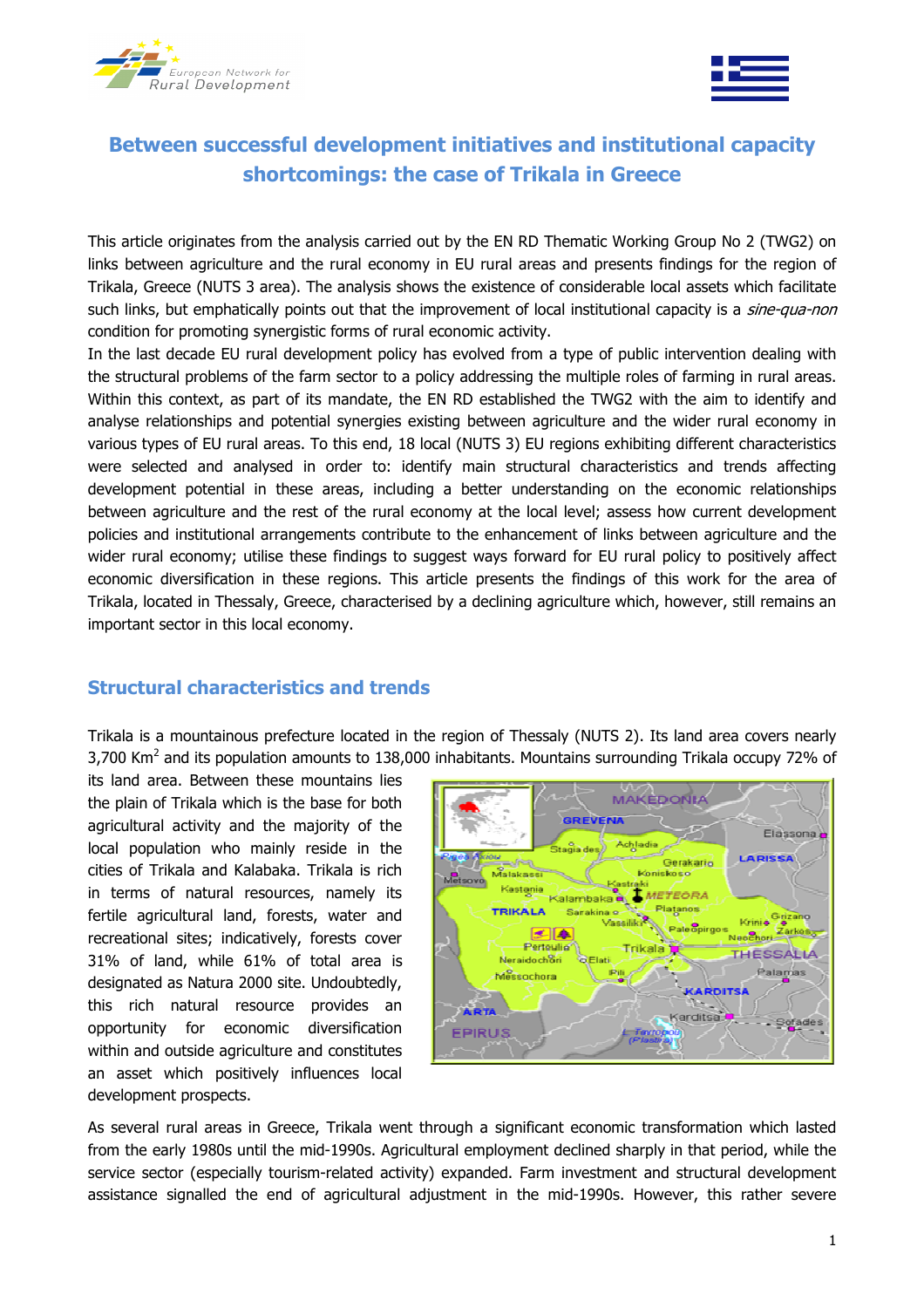



adjustment process generated several negative repercussions for the local socio-economic system. Despite some positive trends in economic growth (mostly during the last 10 years), income per capita is still quite below the national average, while depopulation accelerated in several parts of the region (especially in the

mountains), raising pessimistic concerns about both farm succession and entrepreneurial capacity.

Undoubtedly, morphology and physical characteristics significantly affect the distribution of local economic activity and thus population in Trikala. This significant heterogeneity is without any doubt a constraint for the development of the mountainous part of the area. A rather high level of remoteness, coupled with inadequacies in transportation and social infrastructure constitute important constraints for local economic development and largely determine the still existing depopulation trend in this

### The qualities of Trikala

- $\checkmark$  Mountainous region, rich in natural resources
- $\checkmark$  Plain areas are the base of agricultural activity, which is still an important sector
- $\checkmark$  Morphology determines the distribution of economic activity
- $\checkmark$  Significant economic transformation in the 1980s and 1990s
- $\checkmark$  Still, a significant potential for economic diversification
- $\checkmark$  Decline in agriculture during this period
- $\checkmark$  Nowadays high-quality local food products link well with local farming, tourism and trade

part of Trikala. Agricultural activity is characterised by low productivity, specialisation in livestock production (sheep, goat and cattle grazing, milk, cheese, etc.) and by abandonment, which often results into the expansion of the local forest. In the non-farm economy, high transaction costs and depopulation have inhibited the development of alternative forms of economic activity. However, in recent years, rural and structural development measures have improved infrastructure in the Trikala mountains and, in parallel, provided incentives for the establishment of several modern units specializing on rural tourism. This new (for the area) form of rural economic activity is based on the strong natural and cultural heritage of the region and is currently performing very well in terms of attracting customers from Greek urban centres and abroad. Further, it generates links with other local sectors (such as farming) and constitutes a significant opportunity for economic diversification and in a more general sense, local economic development.

On the other hand, fertile land in the Trikala plain is the base of a highly productive local agriculture which can be quite intensive in some areas and specialises in cotton, wheat, maize, olives, fruit and vegetables, livestock, etc. Despite its decline in recent decades, agriculture is still an important sector, representing around 10% of local output and 20% of employment. As in the rest of Greece, farm holdings are small, with



80% of them being less than 5 hectares. Given the small size of farms, most farm households are (or intend to be) pluri-active, benefiting from employment in the main urban centre (city of Trikala) or in towns, while others supplement their farm incomes with other economic activities (construction, timber, wood processing, rural tourism, etc.). Hence, the potential for diversification is more than evident in this region.

Further, the Trikala plain concentrates most of the manufacturing and service enterprises existing in the area and constitutes an economically-dynamic area,

well connected with main national markets and relying on the presence of urban and semi-urban centres. Several Small and Medium Enterprises (SMEs) operate in manufacturing and in the case of the Food industry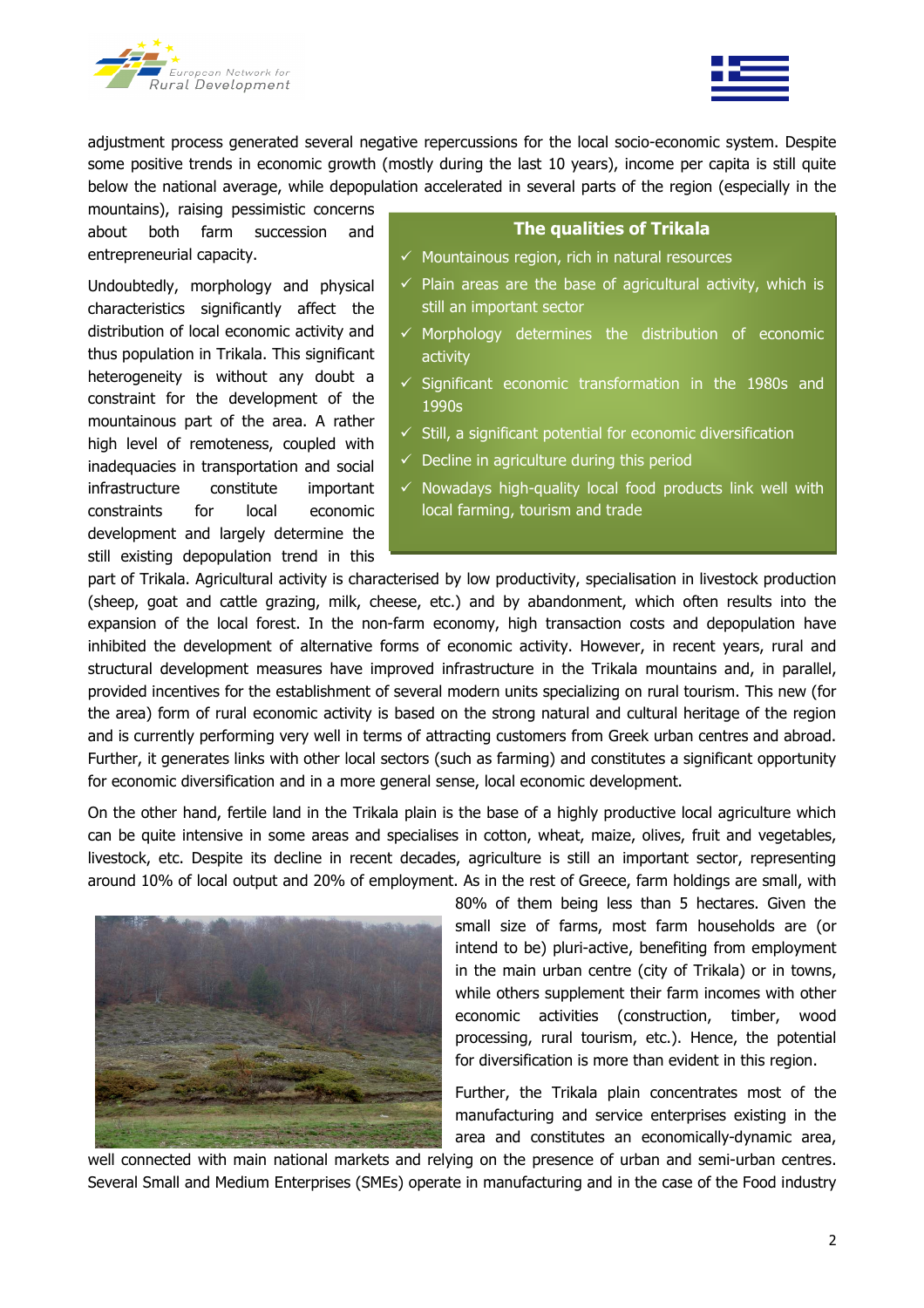



they can be characterised by being innovative and highly competitive in the national market. These units have been developed by local farmers and new arrivals, both benefiting by the local positive perception of entrepreneurship. Trikala has a tradition in the production of well-known, quality farm products and these food industry units have managed to utilize and even "upgrade" this brand name. They link well with local farming, while selling mainly on niche markets (also building on the reputation of local farm products) and serving local tourism. These high links between agriculture and the rest of the rural economy in Trikala were further confirmed by interdependence analysis carried out in the context of TWG2 activities. This analysis has confirmed the existence of strong links between sales by farmers and output in local food processing, trade and hotels and catering, that is four sectors which constitute the backbone of the local economy. Consequently, these high links characterise agriculture as key sector in Trikala, associated - directly and indirectly - with the creation of a high number of jobs.

# Development policies and institutional capacity

In any rural context, the effectiveness of the institutional framework in the design and implementation of development policy interventions largely determines policy outcomes and hence, local welfare.

Since the 1990s, a wide range of public interventions have been realised in Trikala. The support deriving from the Common Agricultural Policy (CAP) first pillar and rural and structural development measures constituted the most significant policy instruments in terms of both financial weight and strategic relevance. As in other Greek areas, CAP support to farm incomes and prices helped to maintain farm activity and population in Trikala. However, at the same time it affected structural adjustment of the farm sector and contributed to intensification of farm practices and (in some cases) environmental degradation. In turn, rural and structural development initiatives improved local infrastructure and induced several successful private investments, mostly associated with food processing and rural tourism. The analysis carried out by TWG2 has confirmed previous findings that public intervention largely financed by the European Union facilitated structural adjustment in this area through successful initiatives, which promoted economic diversification.

Indicatively, the diversification of the local economy and the enhancement of links between farming and the

### Development Policies in Trikala

- $\checkmark$  Wide range of rural and structural development interventions;
- $\checkmark$  Improvements in infrastructure and investments mainly in food processing and rural tourism;
- $\checkmark$  Several shortcomings in policy design and delivery;
- $\checkmark$  Lack of strategic coherence and coordination;
- $\checkmark$  Still, a significant number of investments have materialized, linking local farming with the wider rural economy;
- Unhelpful institutional arrangements act as disincentives to investors;
- Local people utilize market opportunities through investment.

rest of the economy, are often stated as a development policy objectives. However, despite the existence of several successful development policy initiatives, the institutional capacity specific to Trikala shows weaknesses which are common in most of Greek rural areas. The design, delivery and coordination of development policy is largely fragmented and characterized by a complex designation of responsibilities which at the same time is highly centralized and bureaucratic. This results – simplifying - into a lack of

communication between institutions, negatively affecting the formulation of a coherent strategy and the effectiveness of the policy.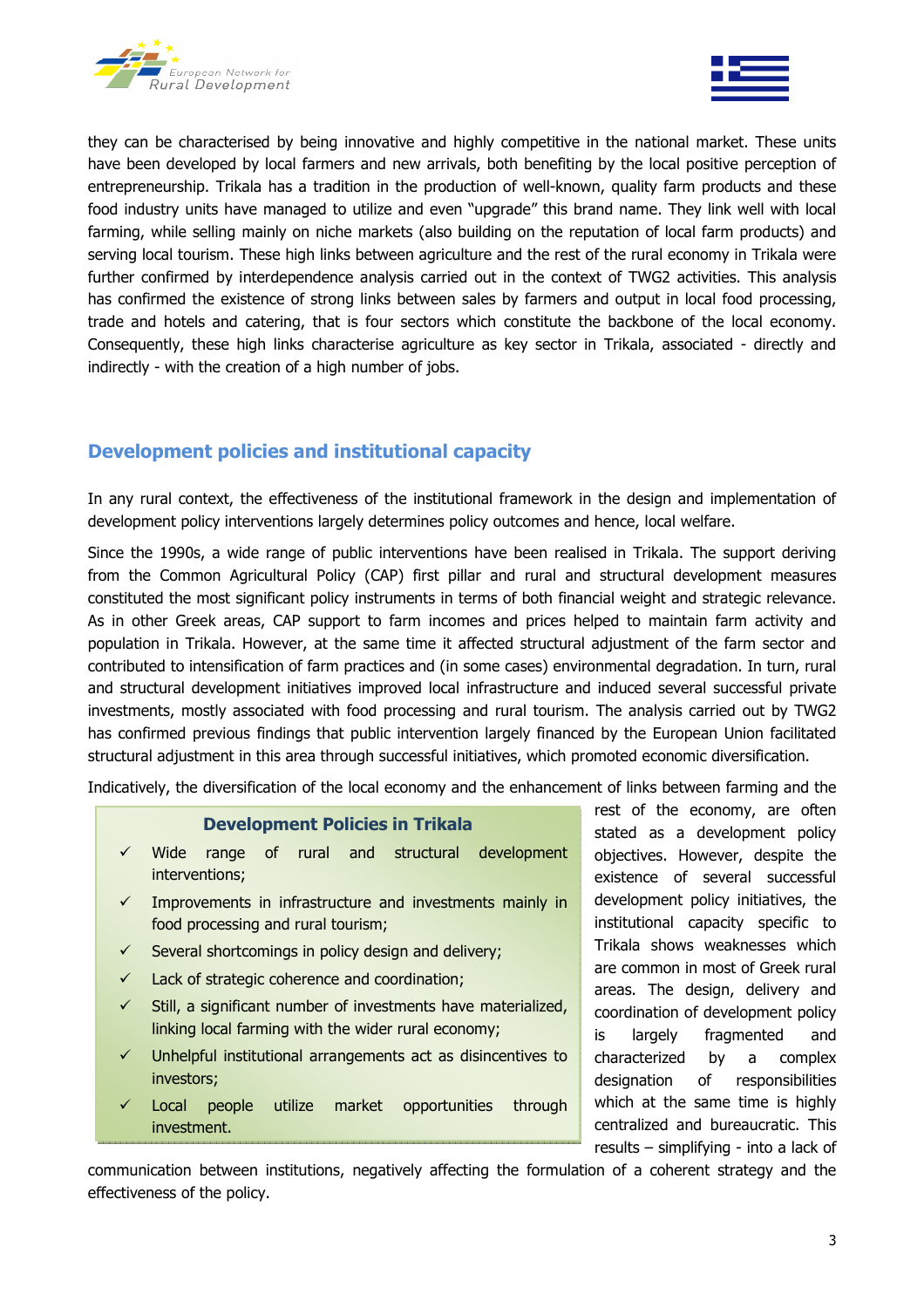

Thus, despite the positive performance of the KENAKAP LAG in promoting endogenous and integrated local development through a partnership approach, several development measures and initiatives suffer from poor targeting, while complementarity between action promoted by different development instruments leaves much to be desired.

In spite of the problems associated with institutional capacity, a wide range of investment projects creating links between agriculture and the wider rural economy and promoting diversification have materialized in Trikala. Examples of such successful projects are observed in the case of meat processing and wine making units utilizing local farm production and in the accommodation and catering sector (HORECA), which again links well with local agriculture and food processing in an effort to valorise local rural traditions and heritage. Beside the abovementioned links, projects have generated a good number of local jobs and in some cases, supplemented farm income (more information about project examples can be found in the ENRD website here).

However, the lack of policy coherence and unhelpful institutional arrangements often result into several obstacles for investors. These include delays in programme implementation, the approval of projects and payments, and lack of advice and support. More than often, these also include problems in obtaining the necessary permits from civil service departments and poorly defined selection criteria. Certainly, these shortcomings act as disincentives to both actual and potential investors.

## Ways forward for policy

The analysis carried out by the EN RD TWG2 for the area of Trikala has clearly highlighted factors contributing to the promotion of economic diversification through the enhancement of links between agriculture and the wider rural economy.

The rapid economic transformation which Trikala experienced in recent decades has created problems, but recent positive developments in terms of local economic performance have facilitated the upgrade of such linkages. Also, the structure of local agriculture is such that induces farm diversification initiatives.

Furthermore, the natural resources and landscape, the potential of local agriculture and the location of the region facilitate economic diversification both within and outside agriculture. In parallel, the existence of a strong agrifood industry producing traditional food products, vibrant landscapes and a strong cultural heritage associated to untapped tourist demand match

#### Ways forward for policy

- $\frac{1}{2}$  Strong potential for local development: high quality farm products, food processing; high value natural and rural heritage
- $\ddot{\phantom{1}}$  Institutional capacity is an important constraint
- $\triangleq$  Priority actions:
	- $\checkmark$  an "upgrade" of local institutions;
	- $\checkmark$  a simplification of institutional structures and jurisdictions;
	- $\checkmark$  coherence in development strategies;
	- $\checkmark$  coordination of development actions;
- Forthcoming reform of regional government is a promising step.

– from the supply side - the high productive potential of the food industry, the availability of tourism infrastructures and a local positive attitude towards entrepreneurship.

In contrast to the above-mentioned positive aspects, institutional capacity is characterised by fragmentation and several constraints regarding policy design, delivery and coordination. This hardly encourages investors